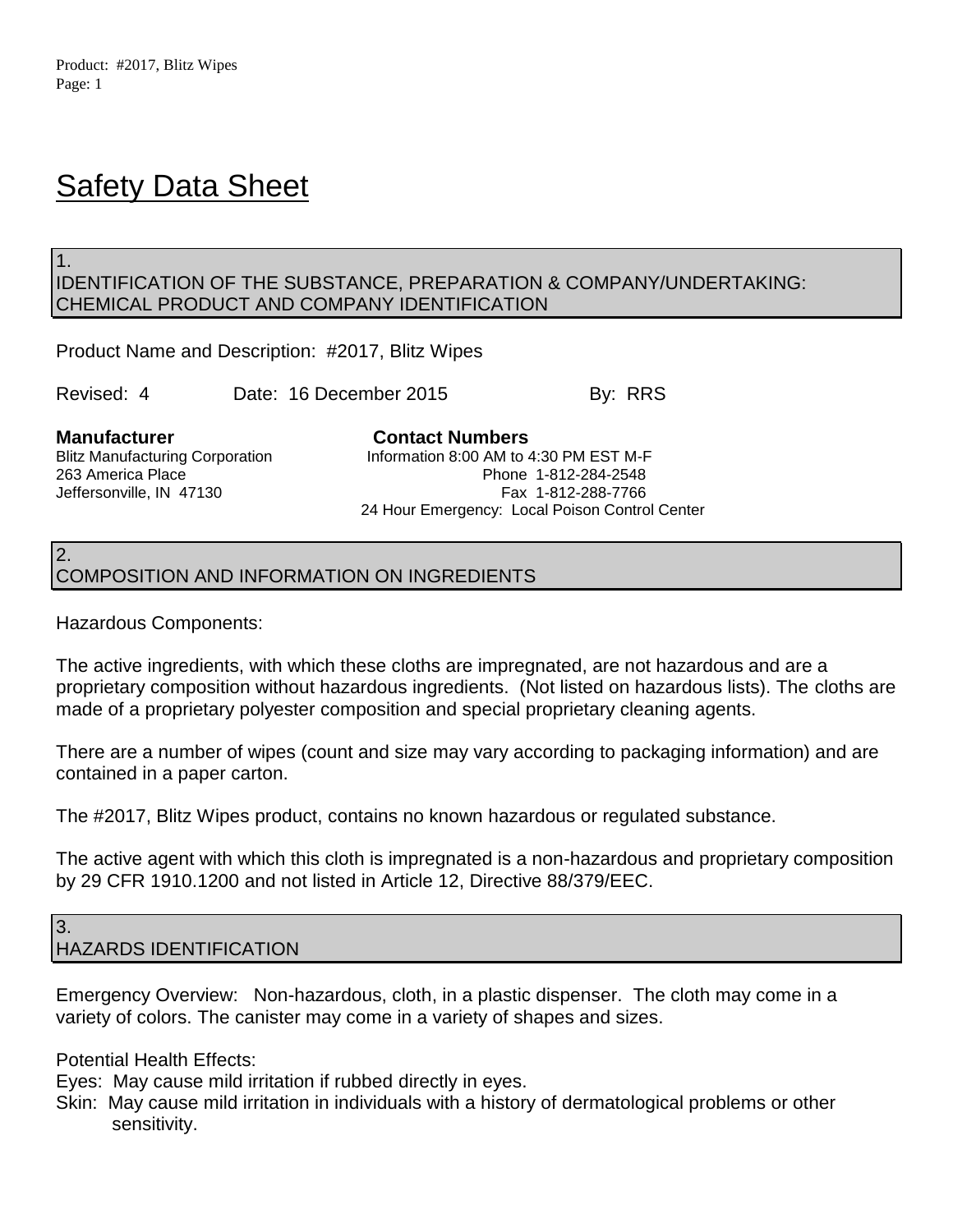Product: #2017, Blitz Wipes

Page: 2

Inhalation: Cloth cannot be inhaled. Keep small units of cloth away from children. Canister may contain small parts which should be kept from small children.

Ingestion: Cannot be ingested by accident. Cloth should not be chewed by anyone, especially not an infant. Keep any small units of cloth and small parts from children.

Risk Phrases: None Signal word: None

### 4. FIRST AID MEASURES

- Eyes: Flush gently with potable water for 10-15 minutes. If redness persists, see a physician or ophthalmologist.
- Skin: Wash skin with water and, if necessary, a mild dermatological soap. If redness develops seek a physician or dermatologist.

Inhalation: If small parts are inhaled, contact emergency medical personnel immediately. Ingestion: Contact physician immediately, especially if an infant is involved.

#### 5. FIRE FIGHTING MEASURES

Flash point: >212 F.

Extinguishing media: Whatever surrounding fire requires.

Special fire fighting procedures: as with any cloth or plastic material

Fire and explosion hazard: none.

Combustion products: steam (water) and carbon dioxide.

### 6. ACCIDENTAL RELEASE MEASURES

Dispose of in a sanitary manner. Packaging may be recyclable in your area.

### 7. HANDLING AND STORAGE

8.

Keep stored in a cool, dry place. Keep out of reach of children. Container may contain small parts.

# EXPOSURE CONTROL AND PERSONSAL PROTECTION

Gloves can be worn. Some blackness may occur when metal is rubbed. This may not wash out of some fabrics.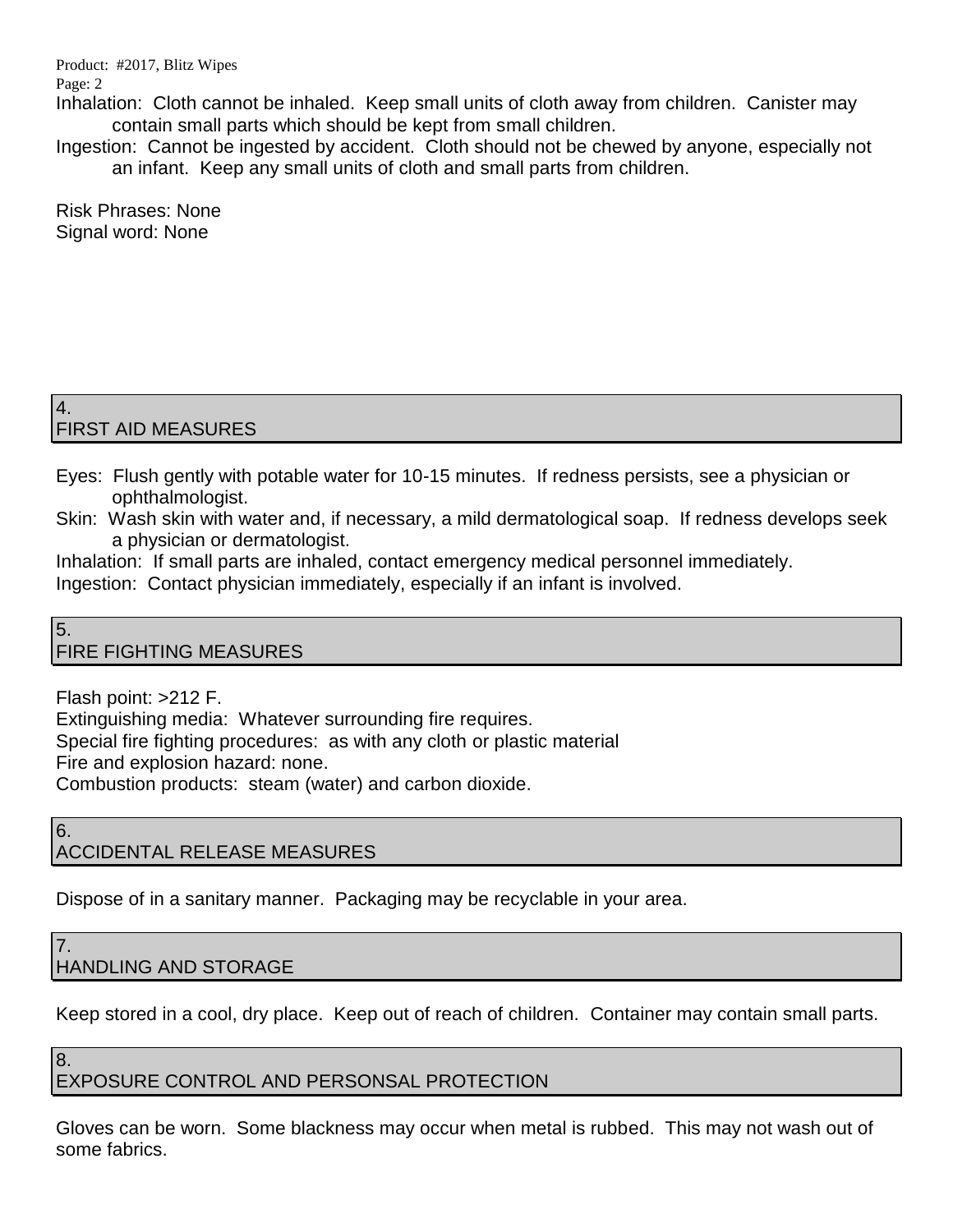9.

## PHYSICAL AND CHEMICAL PROPERTIES

Appearance: dry and treated polishing cloths in a convenience paper dispenser Typical use: Multiple disposable treated wipes contain a non-toxic, non-abrasive media which cleans silver, platinum, gold. Packaged in a recyclable paper container. Odor: none. Specific gravity: N/A Boiling point: N/A Freeze point: N/A Solubility in water: not recommended pH: N/A VOC's: None (Nutrient value: non-existent. Not created for ingestion. Choking hazard.)

### 10. STABILITY AND REACTIVITY

Stable.

Inert, but do not wash or boil as this will render the special treatment ineffective. Do not mix with any other chemical or cleaning material as this will render the product ineffective and may damage your delicate stones.

This product is not to be used on laminated or lacquered silver, 24 karat gold, or soft and porous stones.

### 11. TOXICOLOGICAL INFORMATION

No toxicological data has been generated for this material. It is non-toxic and non-hazardous. It contains no ingredients which are known to be detrimental.

Carcinogens: None known, none listed by OSHA, IARC, or other agencies. Chronic: None known. No health effects from long term exposure have been noted. Acute Values: None have been reported, or known.

12. ECOLOGICAL INFORMATION